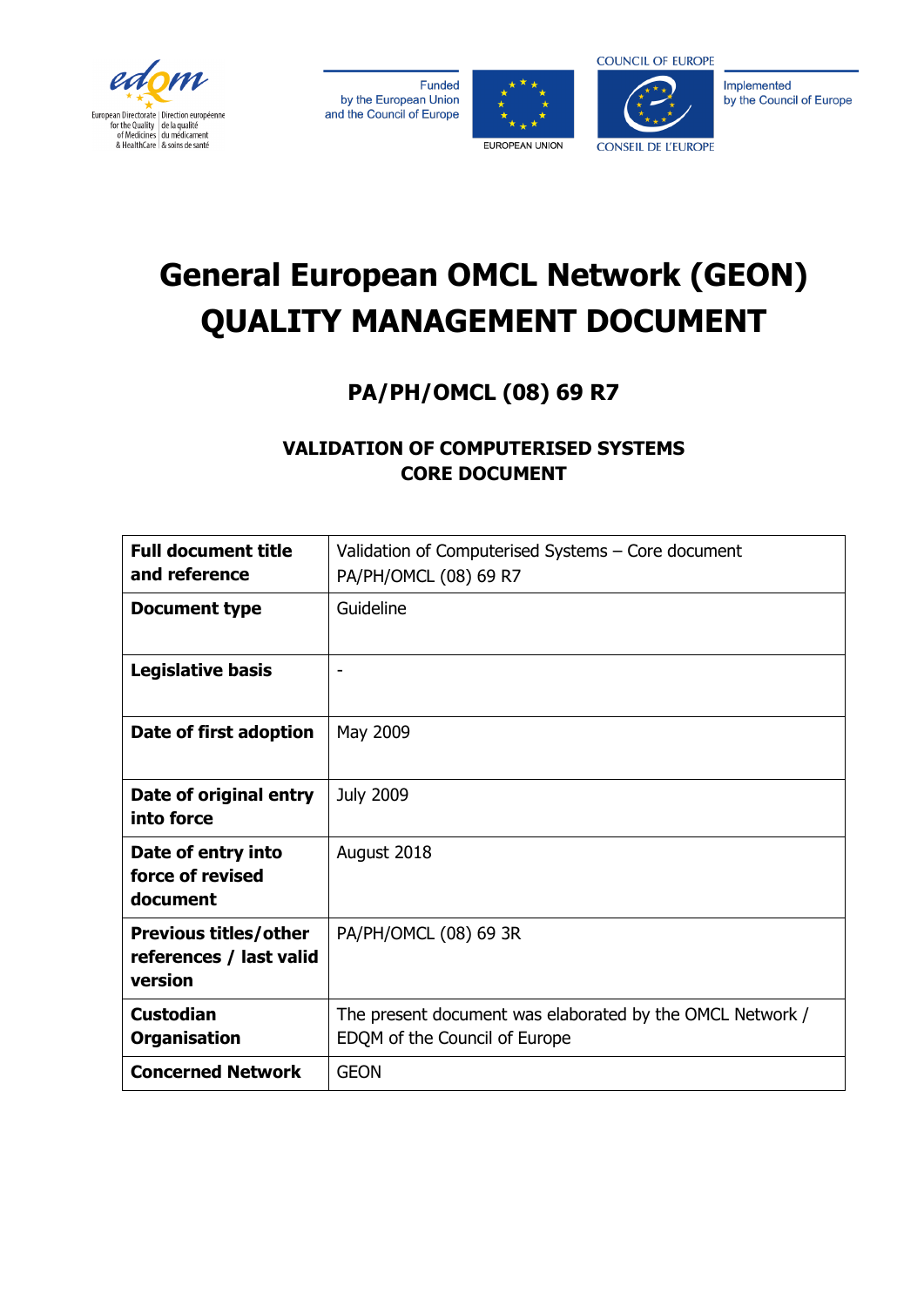#### **VALIDATION OF COMPUTERISED SYSTEMS**

#### **CORE DOCUMENT**

*Note: Mandatory requirements in this guideline and its annexes are defined using the terms «shall» or «must». The use of «should» indicates a recommendation. For these parts of the text other appropriately justified approaches are acceptable. The term «can» indicates a possibility or an example with non-binding character.*

#### **1. SCOPE**

This guideline defines basic principles for the validation of computerised systems used within Official Medicines Control Laboratories (OMCLs) and having impact on the quality of results, document control and data storage [1]. The purpose of this validation is to guarantee confidence in the laboratory data captured, processed, reported or stored by computerised systems. A validated system ensures accurate results and reduces any risks to data integrity.

This document applies to all types of computerised systems used in OMCLs. However, depending on their complexity, the extent of testing and documentation will differ. Computerised systems can be categorised into three types: exempted, simple and complex (see table I in section 3). This document describes a scalable validation approach for simple and complex computerised systems.

#### **2. INTRODUCTION**

This guideline outlines general validation principles for computerised systems of OMCLs in accordance with ISO/IEC 17025. It defines general minimum requirements for the validation of different types of computerised systems and additionally gives recommendations for the practical implementation and practical examples specific for OMCLs.

The extent of validation activities should be defined based on risk assessment, considering the dependency of the correctness and traceability of test results of the OMCL on the computerised systems.

Due to the great variety of computerised systems available, it is not possible to state in a single document all the specific validation elements that are applicable.

This guideline is intended for use by OMCLs working under Quality Management Systems based on the ISO/IEC 17025 standard, which use computerised systems for a part or the totality of the processes related to the quality control of medicines.

In order to simplify the guideline, the present core document contains a general introduction and general requirements for different types of computerised systems. This core document is supplemented with system-related annexes containing additional requirements and/or practical examples of validation documentation, which are to be used in combination with the general requirements given here.

This document should be considered as a guide to OMCLs for planning, performing and documenting the validation of their computerised systems. It is left to the professional judgement and background experience of each OMCL to decide on the most relevant procedures to be undertaken in order to give evidence that their computerised systems are working properly and are appropriate for their intended use.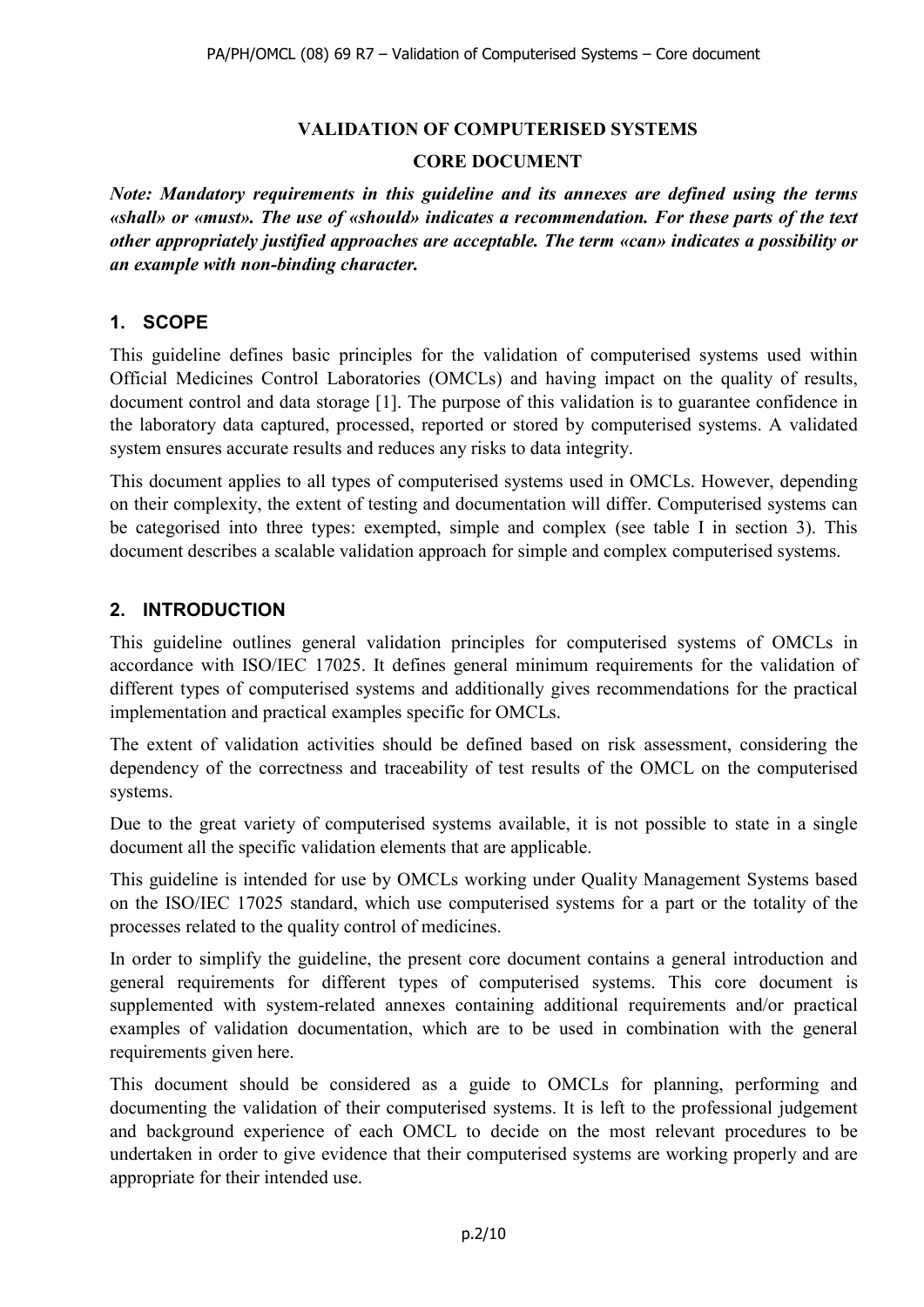### **3. DEFINITIONS**

Following definitions should be used in order speak the same language in OMCL´s documents. Some of these terms are also used in environments subjected to Good Manufacturing Practice requirements (GMP). It is stressed that GMP requirements do not apply to OMCLs, though for practical reasons the commonly used terms are also used in this document.

**Computer system**: A system containing one or more computers and associated software.

**Computerised system**: A broad range of systems including, but not limited to, automated laboratory equipment, laboratory information management, and document management systems. The computerised system consists of the hardware, software, and network components, together with the controlled functions and associated documentation.

**Commercial (off**-**the**-**shelf, configurable) computerised system**: Software defined by a marketdriven need, commercially available, and whose fitness for use has been demonstrated by a broad spectrum of commercial users; also known as COTS.

**In**-**house developed (custom**-**made or bespoke) computerised system:** a system produced for a customer, specifically to order, to meet a defined set of user requirements set out in a user requirement specification.

**User Requirement Specifications (URS):** describes what the system should do. The user requirements contain scientific, business, legal, regulatory, safety, performance and quality aspects of the future system. The user requirements serve as the basis for the Performance Qualification (PQ).

**Black Box**: a black box in this guideline is a system whose inner working is unknown.

**Computerized System validation plan:** The validation plan shall be an approved document, which describes the validation activities and responsibilities. The validation plan specifies the Computerized System subjected to validation and compiles the validation activities to be performed and the validation targets/criteria to be fulfilled. The validation plan shall be prepared and approved prior to conducting the test.

**DQ (Design Qualification)**: Documented verification that the proposed design of facilities, systems, and equipment is suitable for the intended purpose

**IQ (Installation qualification)**: Documented verification that a system is installed according to written and pre-approved specifications

**OQ (Operational qualification)**: Documented verification that a system operates according to written and pre-approved specifications throughout specified operating ranges at the customer.

**PQ (Performance qualification) or User Acceptance Testing (UAT)**: Documented verification that a system is capable of performing the activities of the processes it is required to perform, according to written and pre-approved specifications, within the scope of the business process and operating environment

**Black**-**Box Validation**: Validation based on the fact that, for a given computerised system, its source code or design is unknown to the user. Validation is performed from the computerised system or computer system user´s point of view.

**Black**-**Box Test**: Periodic check of a computer, computerised system or computerised system based on the black-box validation approach. Black box testing examines the functionality of a system without peering its inner structure or workings.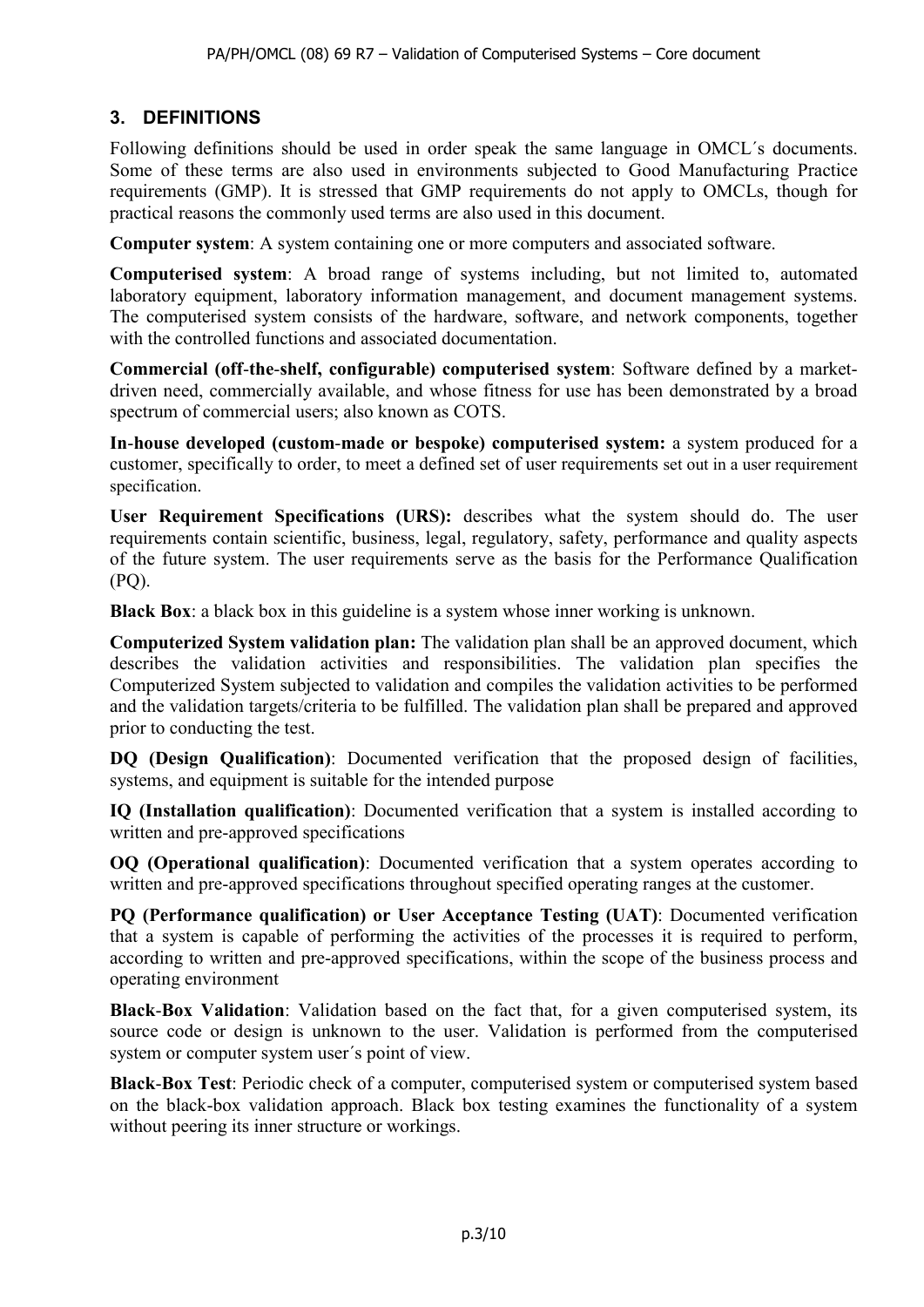|                 | <b>Definition</b>                                                            | <b>Examples</b>                                                                                                                                                                                                                                                                                                                                                                                                                                                                                                               | <b>Action</b>                                                        |
|-----------------|------------------------------------------------------------------------------|-------------------------------------------------------------------------------------------------------------------------------------------------------------------------------------------------------------------------------------------------------------------------------------------------------------------------------------------------------------------------------------------------------------------------------------------------------------------------------------------------------------------------------|----------------------------------------------------------------------|
| <b>Exempted</b> | No calibration<br>function<br>Framework/layered<br>software                  | Calculator, microscope, photo or video<br>camera, standard office PC, Microwave, etc.<br>Operating system (e.g. Windows, Linux,<br>Unix), network software, security<br>software (virus check, firewall), office<br>application software (Word, Excel), database<br>software (e.g. Oracle, SQL, Access), etc.                                                                                                                                                                                                                 | None                                                                 |
| <b>Simple</b>   | Small part of<br>software<br>Restricted<br>customisation                     | pH meter, oxidisers, incubator, titration<br>processor, colorimeter, thermo<br>hygrograph/hygrometer, balance, particle<br>sizer, UV/VIS spectrometer, liquid<br>scintillation counter, TLC analyser, AAS,<br>micro plate counter, image analyser,<br>polarimeter, CombiStats, etc.                                                                                                                                                                                                                                           | Simplified<br>validation<br>- Calibration<br>- Function control test |
| Complex         | Extended amount of<br>functionality<br>software<br>Extended<br>customisation | LIMS (Laboratory Information Management<br>System), ERP (Enterprise Resource Planning),<br>eDMS (electronic Document Management<br>System), ELN (Electronic Laboratory<br>Notebooks), user-developed Excel<br>spreadsheet, user-developed Access<br>application, automated sample processing<br>systems, liquid chromatograph (LC, HPLC),<br>gas chromatograph (GC) including auto<br>sampler and detection systems (UV, VIS, IR,<br>MS, NMR, radioactivity or fluorescence<br>monitor, etc.), biological analyser, ECG, etc. | Validation                                                           |

**Table I**: Categorisation of computerised systems (based on Reference 6)

**Remark**: Operating systems, office applications, databases and framework packages such as Windows, Excel, Oracle, SAS do not have to be validated by the OMCL. However, user applications written within or by means of these packages, such as SAS procedures, ORACLE applications, and Excel spreadsheets (including complex calculations and macros) shall be validated.

#### **4. GENERAL REQUIREMENTS FOR COMPUTERISED SYSTEMS**

#### **a)** *Inventory*

An inventory or equivalent listing of all computerised systems shall be available.

The following minimum information shall be included in the computerised systems inventory:

- identification & version
- purpose
- validation status
- physical or storage (drive and files path) location of the computerised system and related documentation
- responsible or contact person.

For equipment software, this information can be recorded in the equipment logbook.

In the case of local installation (workstation), each individual copy of the software installed on several computers needs its own unique identification (e.g. license).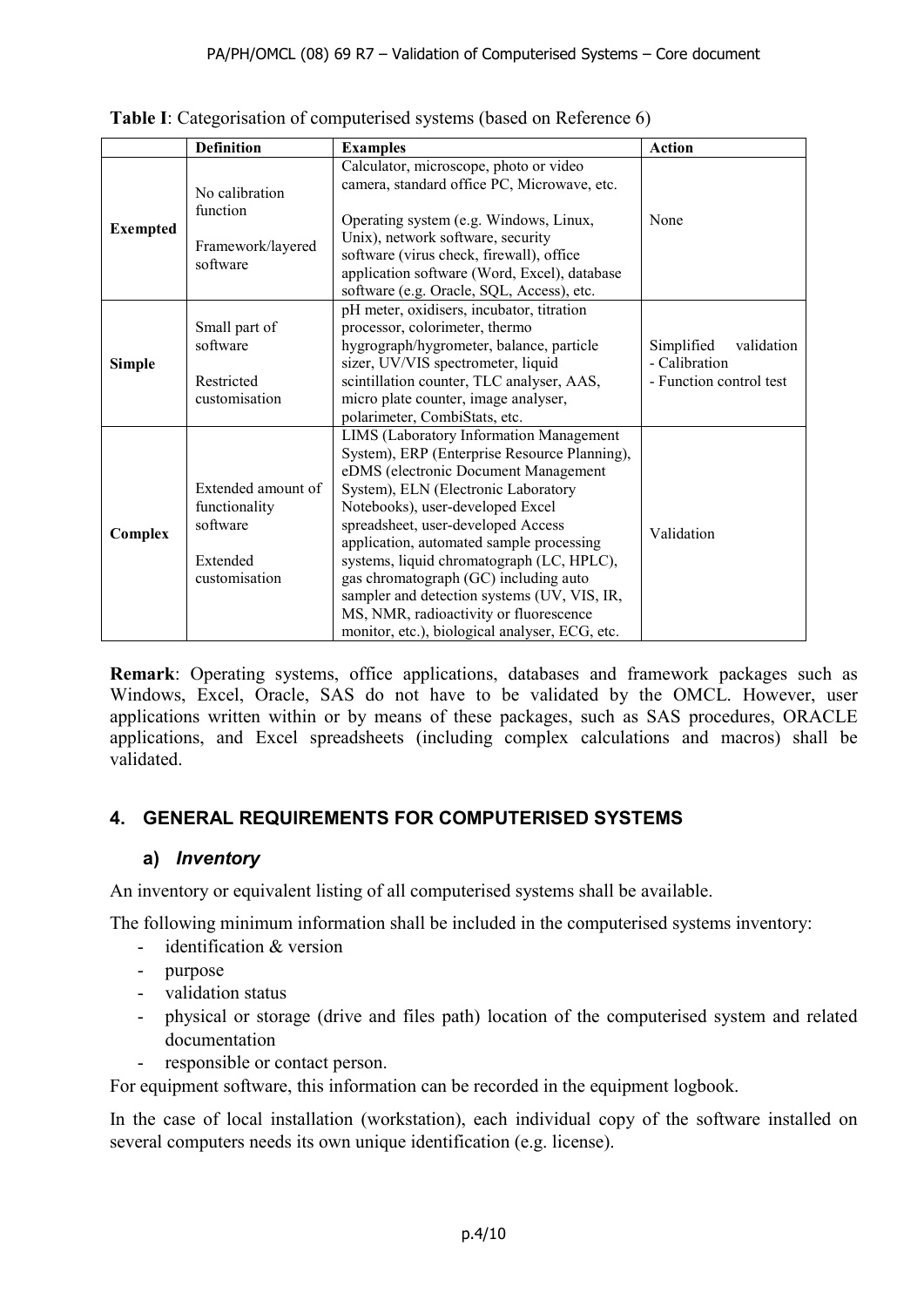#### **b)** *Validation*

Prior to routine use, the computerised system shall be validated.

The purpose of validation is to confirm that the computerised system specifications conform to the user needs and intended uses by examination and provision of objective evidence and that the particular requirements can be consistently fulfilled.

The extent of validation will depend on the complexity and intended use of the computerised system being validated. The validation effort can be scaled and adapted to the type of system justified by documented risk assessment. The categories mentioned in this guideline (see table I in Section 3) can be used in OMCLs for risk assessment.

URS, validation plans, test and release can also be performed on a rolling basis, if an iterative process (agile software development) is used.

#### **Use of the supplier activities**

Validation documents and results of tests performed by the supplier of the software can be incorporated into the OMCL's validation file and does not need to be repeated again by the OMCL. The supplier must be subject to supplier evaluation (e.g. by a questionnaire or an audit).

Validation documents shall verify the computerized system performance, confirming that the system is performing correctly and to standard specifications. Using a supplier´s validation documents, validation in the OMCLs can be reduced to the performance qualification (PQ) phase and ongoing controls indicating the system is working properly.

#### **Validation plan**

To ensure the correct implementation of a validation, a plan is needed. The validation plan describes all activities such as review of the URS, review of the development plan (design), test strategy, verification of the data migration (if applicable), review of the validation documents and the acceptance testing of the whole system.

The plan includes the date, the responsible person and the acceptance criteria for each review or test, or at least a reference to these tests.

The validation plan is to be authorised by a responsible person before starting the validation.

The test cases and descriptions can be described later, if an iterative process is used.

Black-Box Validation is an approach to establish by adequate testing that the computerised system meets user needs and intended use, and can involve:

(1) Checking correctness of calculations and formulas and/or analytical results for dedicated samples, references and calibrators;

and/or

(2) Manual calculation of computerised system calculation data (see Annex 1);

and/or

(3) Using a second, independent computerised system tool to review correctness of calculations and/or analytical results;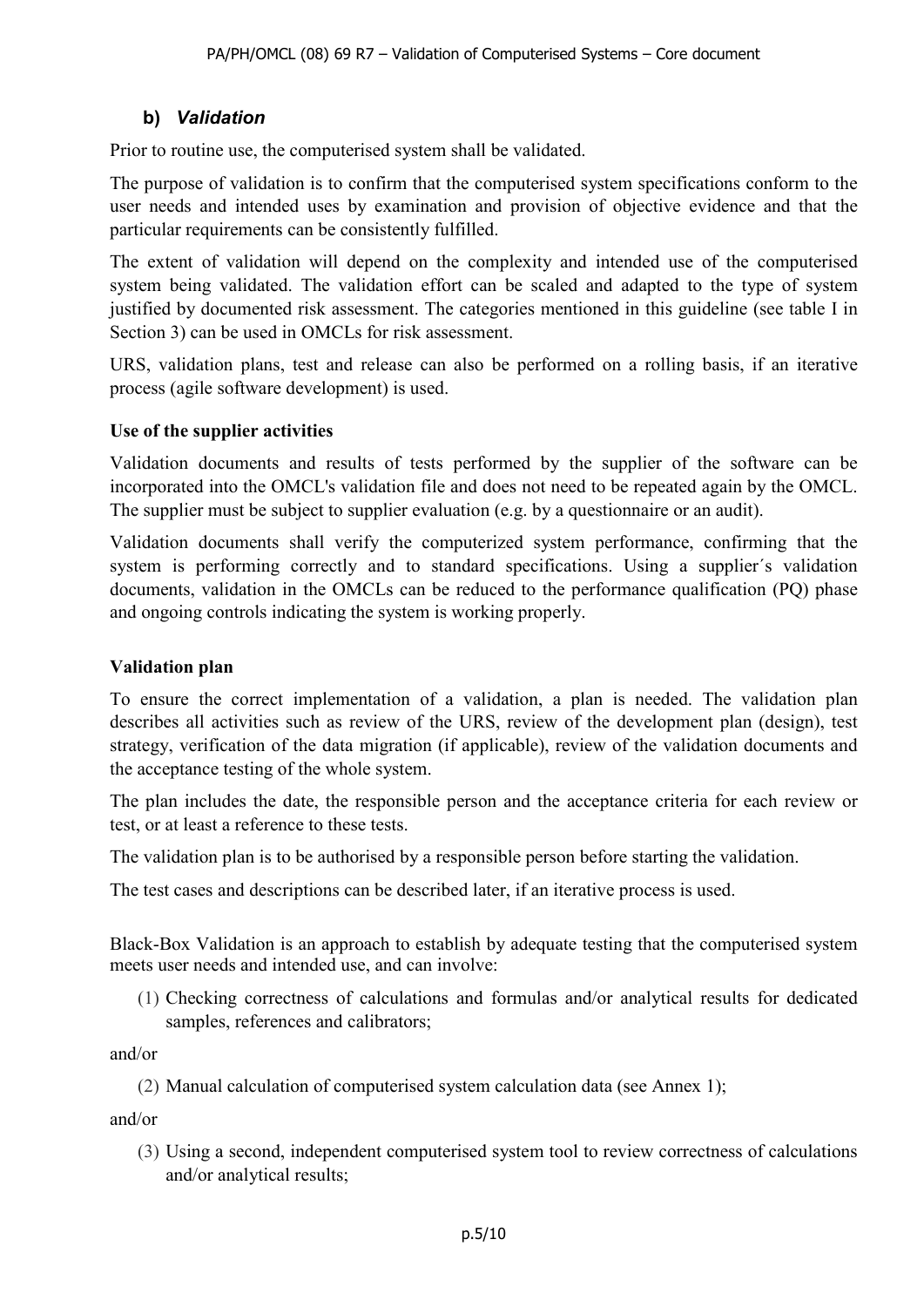and/or

(4) Documentation of simulations of invalid or OOS data input and flagging/mistake signals.

For the validation of a computerised system that does not belong to the OMCL (e.g. a computerised system from the Agency/Authority), a simplified validation (e.g.: a Function Control Test) can be performed by the OMCL, taking into consideration the specific functionalities for the OMCL, to check compliance with the ISO 17025 requirements and the OMCL guidelines.

If there is an interface between computerised systems, for example, exchange of information between an analytical system and LIMS, validation of the interface should be considered.

i. Validation of simple systems

Validation of simple computerised systems, e.g. systems with no or limited customisation, will usually rely on instrument calibration and/or a system function test, depending on the type of system.

For analytical instruments where the raw data cannot be modified by the user (e.g. stand-alone balance, pH meter) instrument calibration is considered as sufficient to demonstrate the system is fit for purpose.

For off-the-shelf applications, commercial or supplied by a public agency/authority, a function test shall be performed by the user in order to demonstrate that the application performs properly in the OMCL environment. An example of this approach is given below for CombiStats.

The appropriateness and correctness of the calculations performed by CombiStats is pre- checked and demonstrated by the provider (mainly by the comparison with data published in the book by D.J. Finney [7], a standard reference for statistics in bioassays) so that the computerised system can be considered as fit for purpose (i.e., it fulfils the user requirements). However, an OMCL shall verify that CombiStats works properly in its hardware configuration, once downloaded from the EDQM website. This can be done by comparing the output of the same example reported both in the User Manual (in .pdf format, that will be the "Reference") and in the "example" Directory (in .epa format) automatically downloaded in each user PC Hard Disk. The conclusion regarding the validation status based on this comparison shall be documented.

CombiStats templates and data sheets shall be protected from accidental mistakes and editing. Four different levels of protection are available (each one with or without the use of a password). The User Manual can be used by the OMCL for further details, and to choose the strategy, depending on the internal policy and decision.

#### ii. Validation of complex systems

Validation of complex computerised systems begins with the definition of the User Requirements Specification (URS), which will serve as a basis for the validation requirements. A validation plan is needed, based on risk assessment, describing the different validation activities planned for the system, and the responsibilities of the different persons involved in the validation process. Then test protocols for IQ, OQ and PQ shall be prepared taking into consideration the user requirements and the acceptance criteria. Test protocols or checklists provided by the supplier can be used for IQ and OQ, when available. The process is finalised after the issuing of the various test reports and a final validation report with the statement that the computerised system is suitable for the intended use. If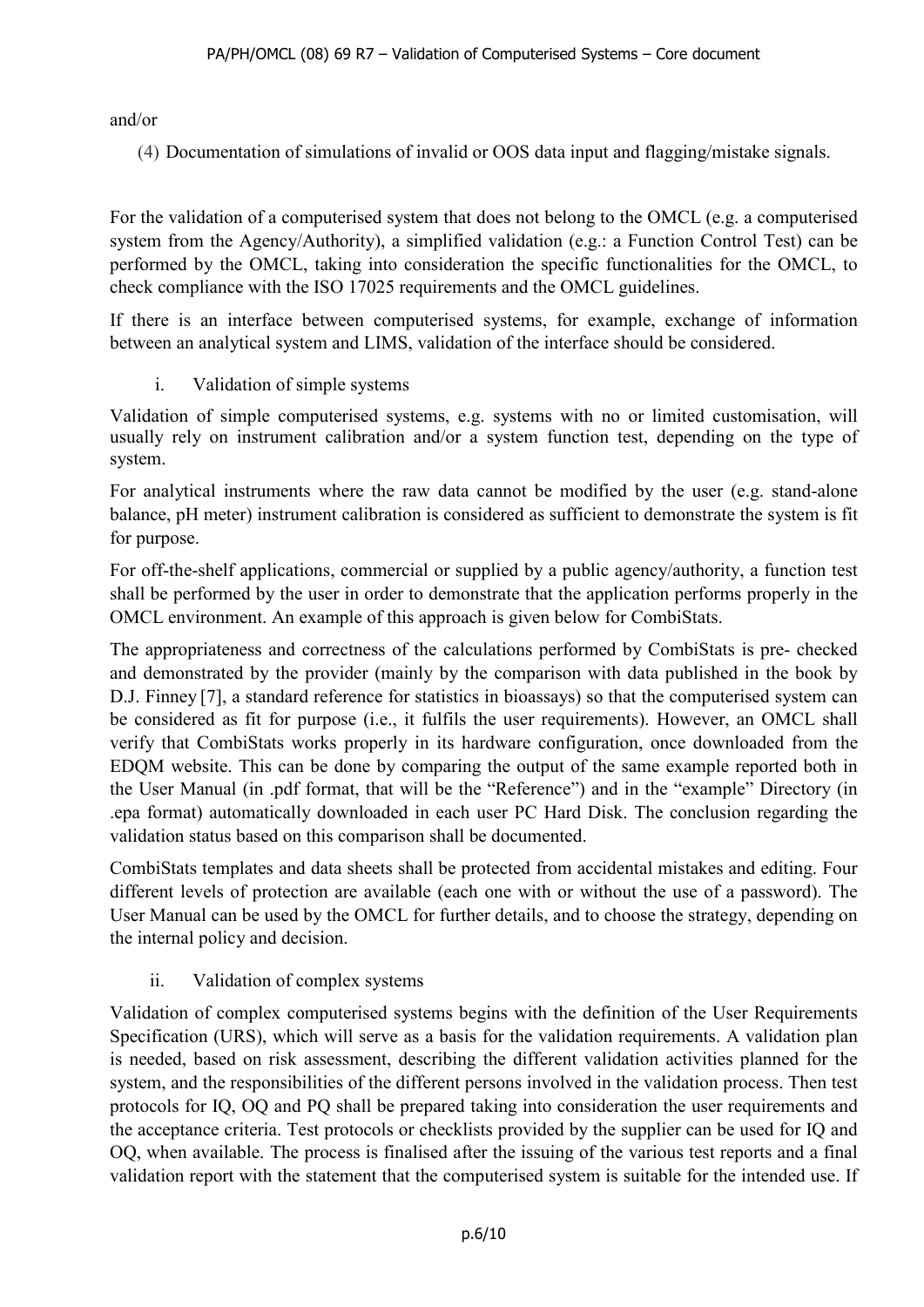deviations are identified during validation, they must be addressed and the impact on the adequate functioning of the system shall be evaluated.

In the case of a computerised system for analytical procedures such as an assay, the software is an integrated part of the test procedure. The respective SOP should include or make reference to the sample, the reference standard, reagent preparations, use of apparatus and its computerised system as a unit, generation of calibration curve by means of a computerised system tool, use of calculation formulas, etc.

Examples of validation of complex systems are given for Excel spreadsheets (see Annex 1) and LIMS/ELN/ERP/CDS (see Annex 2).

#### **c)** *Logging of issues*

A record of the issues identified by the users and the actions taken should be kept.

#### **d)** *Change control*

In the event of changes in the computerised system, including version updates, these should ideally be done first in a test environment after which the validation status needs to be re-established. If a revalidation is needed, it should be conducted not just for validation of the individual change, but also to determine the extent and impact of that change on the entire computerised system.

The extent of the revalidation will depend on assessment of the change(s), which shall be documented. One possible approach could be the use of logbooks as it is done for equipment, and/or using a documented change control procedure.

Automatic system updates should ideally be controlled by IT or a system administrator and installed at pre-defined dates to minimise both disruption and unexpected behaviour of the system. It can be necessary to check the operation of the computerised system following any system updates.

#### **e)** *Periodic review*

The OMCL should endorse a policy to check the computerised system periodically, to avoid any error and guarantee the maintained validated status of the system. The frequency of the reviews should be defined on a risk-based approach.

Computerised systems shall be covered by the internal audit strategy.

#### **f)** *Security and environmental conditions*

Computerised systems must be protected against any intrusion that could change the data and affect the final results.

Server rooms should have restricted access and have the conditions necessary to ensure the correct functioning of equipment (control of temperature, firefighting measures, Uninterruptible Power Supply - UPS, etc.).

Systems should be accessed only by authorised personnel, using personalised accounts and password or equivalent identification method. The use of shared and generic accounts should be avoided to ensure that actions documented in computerised systems can be attributed to a unique individual. Where personal accounts are not available or feasible, combinations of paper and electronic records should be used to trace actions to the personnel responsible.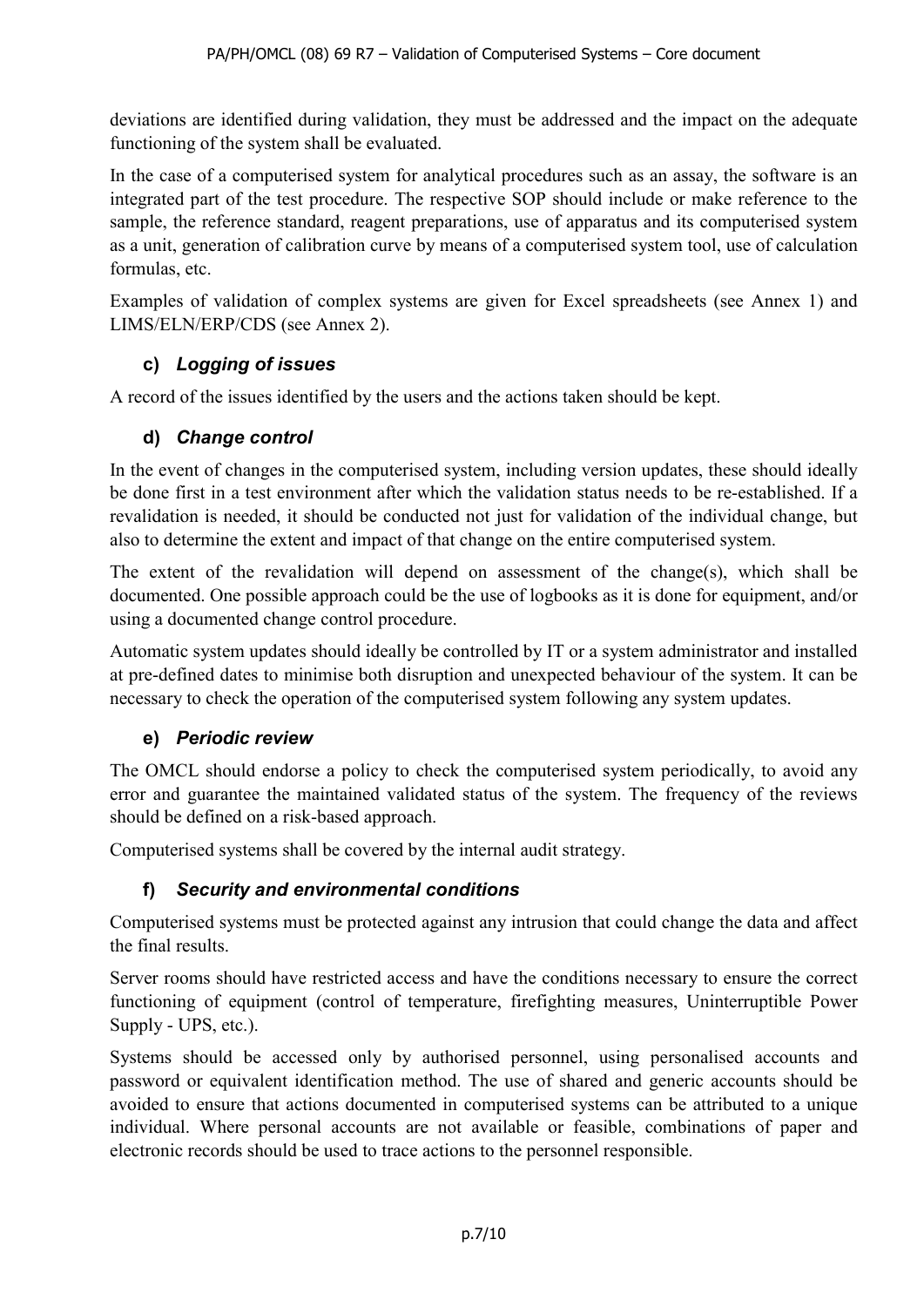Only the responsible person(s) or designated IT personnel should have administrative rights to implement any computerised system updates and/or installations, change critical system settings (e.g. audit trail, time/date) and manage permissions for other users. All routine tasks, such as for analysis, should be based on a user account and password which does not have administrative rights.

Administrative rights should be documented and only be granted to personnel with system maintenance roles (e.g. IT) that are fully independent of the personnel responsible for the content of the records (e.g. laboratory analysts, laboratory management). Where these independent security role assignments are not feasible, other control strategies should be used to reduce data integrity risks.

Computers should be locked after use and the users should not be allowed to change date and time settings.

The hardware used must fulfil the technical requirements so that the work to be completed can be carried out. Such requirements include e.g. minimum system requirements indicated by the manufacturer of the equipment. These requirements should be predefined in accordance with the intended use.

The hardware components must be installed by skilled personnel (e.g. staff from the Information Technology (IT) Unit, a technician from the manufacturer of the equipment, or other trained personnel), and must be checked for their functionality and compared with the requirements.

Computerised systems that are part of test equipment must be labelled unambiguously and records must be kept on relevant hardware configuration, installation and changes. These records can be entered in the logbook/equipment record of the test equipment.

#### **g)** *Audit trail*

The computerised system should keep a record of any critical actions that occur, for example who has accessed it and when, any deletion or change of data, etc. If a computerised system does not automatically record an audit trail, an alternative record shall be kept by the OMCL.

Users shall not be allowed to amend or switch off the audit trails or alternative means of providing traceability of user actions.

The need for the implementation of appropriate audit trail functionality should be considered for all new computerised systems. Where an existing computerised system lacks computer-generated audit trails, personnel shall use alternative means such as procedurally controlled use of logbooks, change control, record version control or other combinations of paper and electronic records to meet the requirement for traceability to document the what, who, when and why of an action.

#### **h)** *Electronic Signatures*

If electronic signatures are used, a statement about the equivalence of the electronic signature to the handwritten signature or similar legal statement must be available.

#### **i)** *Backup*

Traceability must be ensured from raw data to test results. If all or part of the traceability of parameters relevant for the quality of the results is available only in electronic form, a backup process must be implemented to allow for recovery of the system following any failure which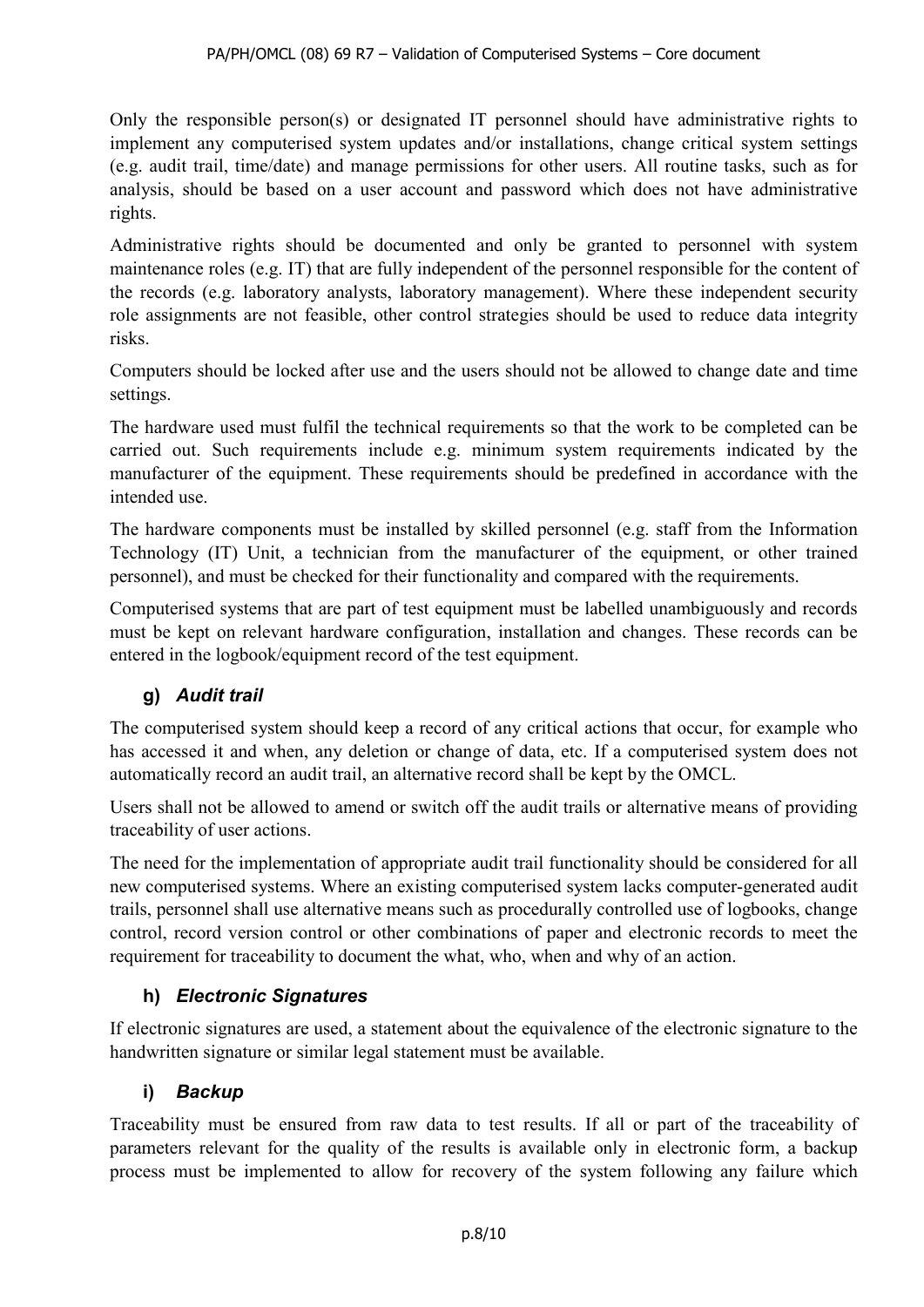compromises its integrity. Backup frequency depends on data criticality, amount of stored data and frequency of data generation.

Based on risk assessment and considering the dependency on computerised systems, the OMCLs should have a policy and procedure in place for ensuring the integrity of backups (secure storage location, adequately separated from the primary storage location, retention time, etc.) – this can be part of a more general 'disaster recovery plan'.

A procedure for regular testing of backup data (restore test), to verify the proper integrity, readability of the electronic record and accuracy of data, should also be in place. This restore test can be integrated into the periodic review of the system.

#### **j)** *Archive of superseded computerised system versions*

Superseded versions of software should be archived in a retrievable form if required for access to historical data, according to the OMCL Guideline "Management of Documents and Records". For commercial off-the shelf software, the obligation to archive superseded software versions can be subject to the contract with the provider.

#### **k)** *Training*

Correct use and validation of the computerised system shall be ensured. This can be done either by appropriate and documented training or through detailed information in the relevant SOPs or context related information in the software.

Training shall be performed before first use and after every major change in the software (e.g. version upgrade). The persons responsible for the validation shall have training on the validation process.

#### **l)** *Documentation*

**Table II:** Computerised system documentation

| Information/documentation that shall be available                         | <b>Exempted</b> | <b>Simple</b> | Complex |
|---------------------------------------------------------------------------|-----------------|---------------|---------|
| Inventory list, Name, version and unique identification of the            | X               | X             | X       |
| computerised system                                                       |                 |               |         |
| Original files (CD-ROM) or storage location to install the                |                 | X             | X       |
| computerised system, and computerised system to manage the computer       |                 |               |         |
| environment                                                               |                 |               |         |
| Date at which the computerised system was put into operation              |                 | X             | X       |
| Responsible person in charge of the computerised system                   |                 | X             | X       |
| Manufacturer's name, licence number and serial number or other unique     |                 | X             | X       |
| identification, where applicable                                          |                 |               |         |
| Conditions under which the computerised system runs, where applicable     |                 | X             | X       |
| (hardware, operating system, )                                            |                 |               |         |
| Manufacturer's validation certificate, if available                       |                 | X             | X       |
| Manufacturer's instructions, if available, or reference to their location |                 | X             | X       |
| Documentation on validation of configurations/modifications performed     |                 |               | X       |
| by the user that can impact the results                                   |                 |               |         |
| Name of the person who developed and validated the computerised           |                 |               | X       |
| system, and the date of validation                                        |                 |               |         |
| Source code (if available)                                                |                 |               | (X)     |
| Operating instruction (SOP)                                               |                 | X             | X       |
| Documentation on computerised system periodic review and results of       |                 |               | X       |
| audits                                                                    |                 |               |         |
| Documentation on computerised system validation                           |                 |               | X       |